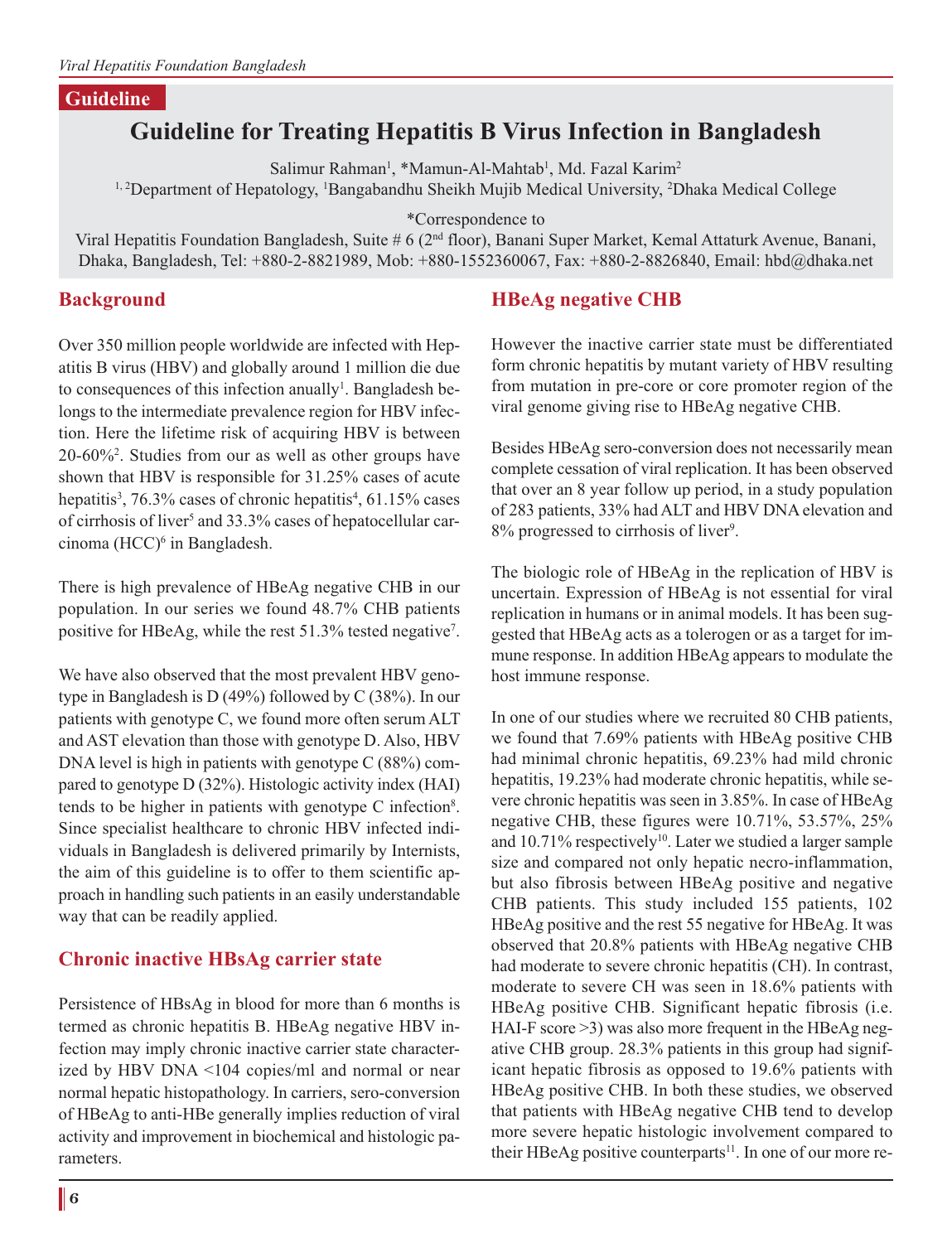cent works, we studied 42 HBeAg negative CHB patients with very low HBV DNA count (i.e. <105 copies/ml) only to discover that even in them, 26.2% patients had significant hepatic necro-inflammation (i.e. HAI-NI score 4-8) while significant fibrosis was seen in  $19\%$  patients<sup>12</sup>. Similar experience is also shared by studies from Korea<sup>13</sup>, Turkey<sup>14</sup>, Egypt<sup>6</sup>, Greece<sup>15</sup>, China<sup>16</sup> and India<sup>17, 18, <sup>19</sup>.</sup>

### **Management of HBeAg negative CHB**

It is very important to distinguish chronic inactive HBsAg carriers from HBeAg negative CHB, as the later group has the potential of developing marked viral reactivation and has less chance of response to anti-viral medications<sup>20</sup>. A recent paper from Taiwan reports that the cumulative probability of hepatitis relapse in HBsAg carriers is 26.9% in males and 12.5% for females over a 20 year follow up period. Moreover 1.14% patients included in the study progressed to cirrhoisis per annum. The sample size in this study was 1241<sup>21</sup>.

Definitive diagnosis of pre-core mutation involves sequencing of viral genome20. However this is more of a research toll with practically no implication in the clinical setting. In an inactive carrier, ALT usually remains normal on serial monitoring with undetectable to low levels (i.e. <105 copies/ml) of HBV DNA. However the same may also occur in a patient with HBeAg negative CHB. HBV DNA is also not a very useful indicator as a Chinese study, involving 165 patients, reported that a single HBV DNA measurement misdiagnoses 45% HBeAg negative CHB as chronic inactive HBsAg carriers. The study further revealed that even HBV DNA measurement on three separate occasions also misdiagnoses  $30\%$  cases<sup>22</sup>. Besides a study of 196 CHB patients revealed that 10.5% HBeAg negative CHB patients had HBV DNA <30,000 copies/ml<sup>23</sup>.

The only way to distinguish between these two entities in a clinical set up is therefore performing a liver biopsy<sup>24</sup>.

The goal of treatment of any CHB patient is to prevent the development of cirrhosis, hepatic failure and hepato-cellular carcinoma (HCC). In HBeAg negative CHB, response to treatment is said to have been obtained when one becomes negative for HBV DNA by PCR along with normalization of ALT and sero-conversion to anti-HBe. The problem however is that many HBeAg negative CHB patients test positive for anti-HBe at baseline and have persistently normal or near normal ALT. Moreover there is high incidence of relapse in this group of patients, even after HBV DNA becomes undetectable by PCR with treatment, the reason why initiating as well as determining the endpoint of treatment in this group remains extremely difficult. The American Association for the Study of the Liver (AASLD) in it's recent CHB guideline advocates treatment of HBeAg negative CHB patients till HBsAg becomes undetectable<sup>25</sup>. This is an approach that is perhaps not too appropriate in the Asian setting. The reason for saying so is multifold including lack of trained specialists, poor socioeconomic condition, lack of patient awareness, poor follow up, high cost of drugs etc. This means that there will be high risk of introducing mutant HBV strains. However a better answer to this question is not yet known.

Besides all oral anti-virals currently approved for CHB treatment are also associated with variable risk of inducing viral resistance on long-term use. This risk is highest with lamivudine (LAM) and minimal with entecavir (ETV).

Emergence of HBV mutant can lead to negotiation of initial treatment. Patients are also at increased risk of developing hepatitis flares and decompensation. Such mutation is initially characterized by viral breakthrough, where there is a >10 log rise in HBV DNA. Viral breakthrough precedes biochemical breakthrough by months. In the later, there is rise in serum ALT. Such patients also develop cross-resistance to other anti-virals, like patients resistant to LAM will have cross-resistance to talbivudine (LdT) and vice-versa.

Interferon-α (IFN) for 48 weeks is associated with  $38-90\%$ response as opposed to  $0-39\%$  response in controls<sup>26</sup>, however approximately 50% responders relapse post-treatment, some as late as up to 5 years later<sup>27</sup>. The sustained response my however be increased with prolonged treatment<sup>28</sup>. Besides 30-40% of these relapsers show sustained response following a second course of  $IFN-\alpha^{29}$ . Pegylated IFN for 48 weeks yields better results and the viral suppression is also better if LAM is added to pegylated IFN, however the sustained virologic response does not improve with this combination<sup>30</sup>.

LAM is a nucleoside analog that yields 60-70% HBV DNA negativity at 1 year in HBeAg negative CHB31, but 90% of these responders unfortunately relapse post-treatment30. With longer duration of treatment, the response progressively reduces to 73% at 1 year and 34% at 2 years due to emergence of LAM resistant strains, usually YMDD mu $tants<sup>32</sup>$ , where addition of adefovir (ADV) is usually effective.

ADV on the other hand is a nucleotide analog that leads to HBV DNA negativity in 64% HBeAg negative CHB patients at 1 year of treatment<sup>33</sup>. ADV is a weaker drug compared to LAM and is unlikely to yield impressive results if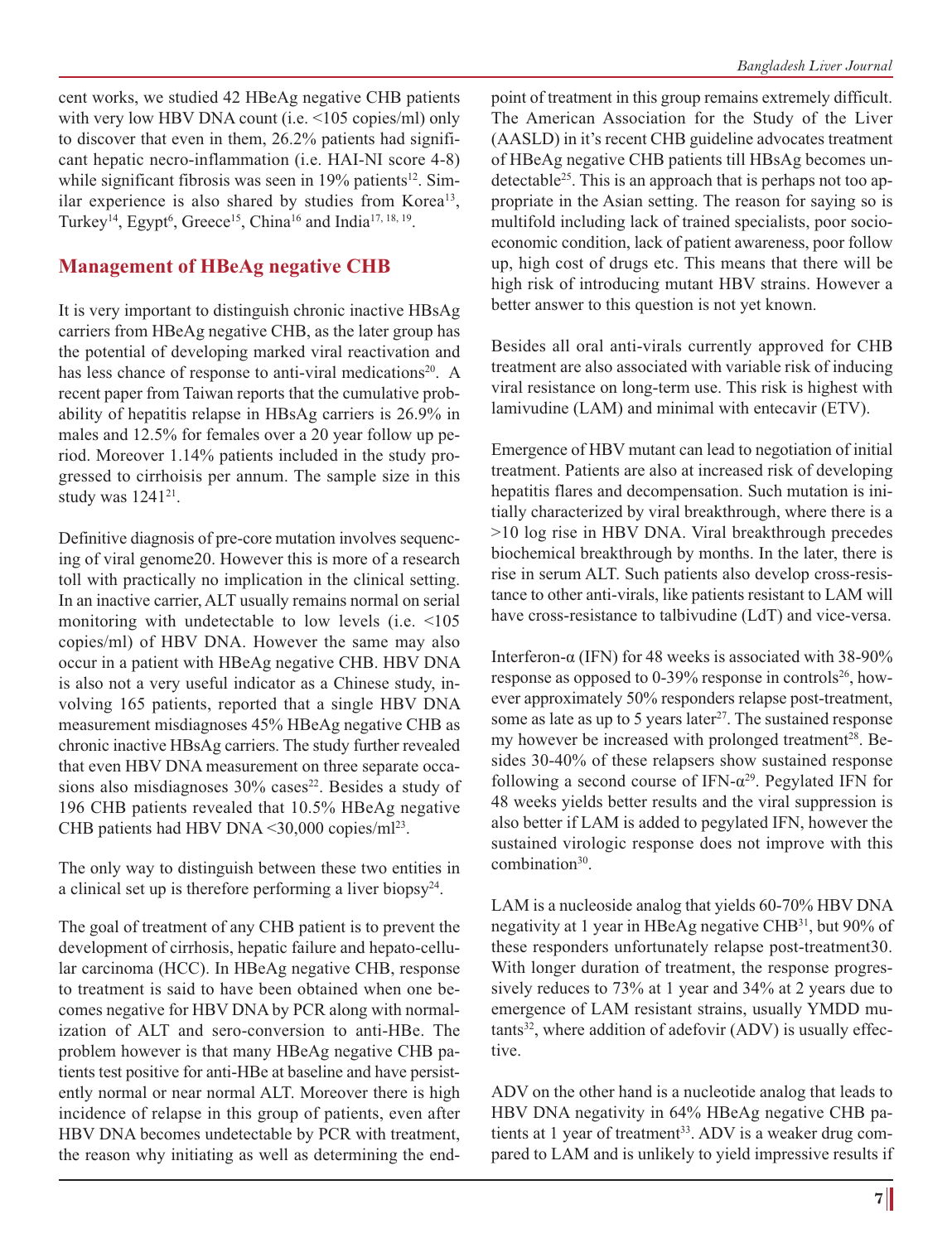#### *Viral Hepatitis Foundation Bangladesh*

the initial HBV DNA load is high. However in HBeAg negative CHB patients with low HBV DNA load at baseline, ADV may be a useful first-line option, as it is associated with much lower resistance rate compared to LAM. Addition of ADV to LAM benefits LAM-resistant CHB patients and vise versa, although the later is much less common.

The drug that is of much discussion these days is a carbocyclic analog called entecavir (ETV). It is much superior to LAM or ADV and is effective in LAM-resistant cases<sup>31</sup>. At 48 weeks, ETV yields HBV DNA negativity in 90% HBeAg negative CHB patients, compared to 78% with  $LAM<sup>29</sup>$ .

Telbivudine (LdT), a L-nucleoside analog, is a newer addition to growing list of oral anti-virals for CHB and at 1 and 2 years shows much better response to LAM in HBeAg negative CHB34. However these relatively newer drugs like ETV or LdT are yet to be time tested for long-term outcome.

Patients with HBeAg negative CHB must therefore be managed judiciously and in certain situations kept under close follow-up instead of rushing to treatment. However this does not mean advocating adoption of a too conservative approach, allowing many to proceed to irreversible and progressive liver disease (figure 1).

## **Recommendation**

*We would opt for treating HBeAg negative CHB patients with elevated ALT more times above baseline. However per-cutaneous liver biopsies should be performed routinely in them if HBV DNA is positive by PCR irrespective of the viral load and/or normal ALT level. The reason being that the definition of chronic inactive HBsAg carrier is not satisfied unless the liver histology is shown to be normal or near normal22.*

*We also recommend treating these patients if there is significant hepatic necro-inflammation (i.e. HAI-NI >3) and/or significant hepatic fibrosis (i.e. HAI-F >3). Else we recommend following up the patients with regular, periodic ALT estimation and treat when ALT shows a rising trend.*

# **Management of HBeAg positive CHB**

Treatment of wild type or HBeAg positive CHB is much more straight forward compared to HBeAg negative CHB. Viral resistance is the main drawback of long-term antiviral therapy. Lamivudine monotherapy is associated with higher resistance (year 1, 10-27%; year 2, 37-48%; year 4, 6065%) than adefovir (year 1, 0%; year 2, 3%; year 5, 29%) or telbivudine (year 1, 3-4%; year 2, 9-22%). Entecavir resistance is rare in naive individuals (year  $4, \leq 1\%$ ), but increases over time in lamivudine-resistant patients (year 4,  $43\%/0^{35}$ .

Antiviral resistance and poor adherence are the most important factors in treatment failure of hepatitis B. On-treatment monitoring strategies to define early virologic responses that might be predictive of better outcomes and a reduced risk of viral resistance were proposed for further study. This treatment plan, labeled the roadmap concept, recommends monitoring of serum HBV DNA levels to identify outcomes of therapy. Primary treatment failure was defined as a reduction of serum HBV DNA levels by <1 log10 IU/mL from baseline at week 12. Measurement of the HBV DNA level at week 24 was considered essential to characterize virologic responses as complete, partial, or inadequate. Complete virologic response was defined as negative HBV DNA by a sensitive assay  $( $60$  IU/mL or  $$300$$$ copies/mL); partial virologic response was defined as HBV DNA levels less than 2000 IU/mL (4 log10 copies/mL), and inadequate virologic response was defined as HBV DNA levels of 2000 IU/mL or greater  $(4 \log 10 \text{ copies/mL})^{36}$ .

## **Recommendation**

*We would opt for treating HBeAg positive CHB patients with elevated ALT more times above baseline. However per-cutaneous liver biopsies should be performed routinely in them if HBV DNA is positive by PCR irrespective of the viral load and/or normal ALT level. The reason being that a percentage of these patients show mild to severe chronic hepatitis on hepatic histology.*

*We also recommend treating these patients if there is significant hepatic necro-inflammation (i.e. HAI-NI >3) and/or significant hepatic fibrosis (i.e. HAI-F >3). Else we recommend following up the patients with regular, periodic ALT estimation and treat when ALT shows a rising trend (figure 2).*

## **Recommendation for children, pregnant women and cirrhotics**

*The recommendation for treating these groups is in line with that of HBeAg negative and positive CHB respectively with some special points to note.*

*In children, the response is poor with any anti-viral and hence treatment should be initiated with care. Some groups including our group recommend treating these patients with sequential combination of lamivudine and interferon, based*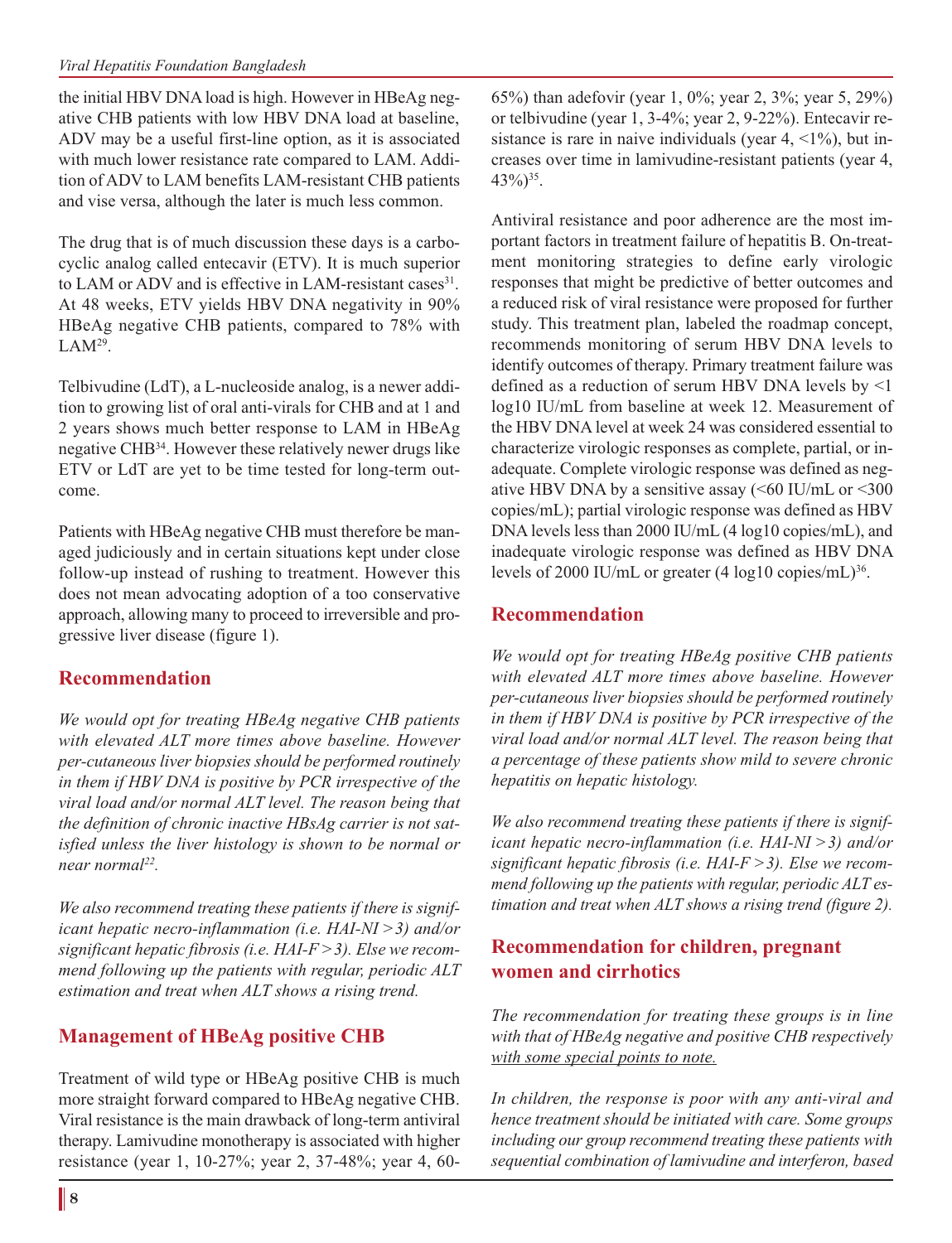*on encouraging outcome in limited number of patients37, but there is not enough data at the moment to recommend this treatment.*

*In case of cirrhotics all oral anti-virals are safe; however injectable anti-virals are contraindicated in those with decompensated cirrhosis as this will lead to hepatic failure. However in decompensated cirrhotics, combination treatment with lmivudine and adef ovir may be given considering the fact that this group of patients will require long term treatment and perhaps life long. However renal function should be monitored.*

*We recommend treatment with lamivudine (pregnancy category B) in the third trimester of pregnancy in both HBeAg negative and positive CHB, if they fulfill treatment criteria. This is likely to reduce the risk of vertical HBV transmission significantly38,39.*

## **Recommendation for vaccination**

- 1. First degree relatives and house-hold contacts of HBsAg positive individuals.
- 2. All newborns born to HBsAg positive mothers. They should receive HBV immunoglobulin in addition routine vaccination.
- 3. Injectable drug abusers.
- 4. All patients with congenital haemolytic anaemia and on renal dialysis.
- 5. All healthcare personnel.

## **References**

- 1. Mast EE, Alter MJ, Margolis HS. Strategies to prevent and control hepatitis B and C virus infections: A global perspective. Vaccine 1999; 26; 17 (13-14): 1730-3.
- 2. Tibbs CJ, Smith HM. Clinicians Guide to Viral Hepatitis. 1st Edition 2001, Arnold.
- 3. Mahtab MA, Rahman S, Khan M, Karim MF. Etiologic fraction of hospital-admitted acute hepatitis likely attributable to HEV infection: experience from a tertiary hospital in Bangladesh. J Health Pop Nutr 2008 (in press).
- 4. Mahtab MA, Rahman S, Khan M, Kamal M, Karim MF, Ahmed F, Hussain MF, Podder PK Aetiology of chronic hepatitis in Bangladesh. Indian J Gastroenterol 2007; 26 (Suppl 2): 142.
- 5. Afroz S, Mahtab MA, Rahman S, Khan M. Hepatitis B virus is the leading cause of cirrhosis of liver in Bangladesh. Hepatol Int 2007; 1 (1): 120.
- 6. Khan M, Zaki KMJ, Ahmed KU et. al. Clinical profile: Prognostic index in hepatocellular carcinoma. Bangladesh Med Res Coun Bull 1991; XVII: 49-62.
- 7. Mahtab MA, Rahman S, Karim F. Clinical and histopathological characterization of asymptomatic hepatitis B virus positive subjects in Bangladesh. Acta Hep Japonica 2008; 49 (1):98.
- 8. Mahtab MA, Kumar S, Rahman S, Kamal M, Khan M, Aggarwal R. Genotypes of hepatitis B virus among chronically infected patients in a tertiary care hospital in Bangladesh. Indian J Gastroenterol 2006; 25: 219-21.
- 9. Hsu YS, Chien RN, Yeh CT et. al. Long-term outcome of spontaneous HBeAg seroconversion in patients with chronic hepatitis B. Hepatology 2002; 35: 1522-1527.
- 10. Mahtab MA, Rahman S. Correlation between HAI score and HBeAg in chronic hepatitis B. Digestive Dis & Sci 2005; 50 (10):1993-1994.
- 11. Mahtab MA, Rahman S, Khan M, Mamun AA, Kamal M. Precore/core Promoter mutant hepatitis B virus produces more severe histologic liver disease than wild type hepatitis B virus. Hungarian Med J 2007; 1(1): 41-46.
- 12. Mahtab MA, Rahman S, Khan M, Mamun AA. HBeAg negative chronic hepatitis B with normal serum transaminase and low HBV DNA: what does it signify? Indian J Gastro 2007; 26: 297.
- 13. Kim TH, Kim YS, Yeom JJ, Cho EY, Kim HS, Kim HC, Park DS, Cho JH, Yoon GJ, Moon HB. Relevany between liver injury, serum HBV-DNA, and intrahepatic HBcAg in young male chronic HBV carriers. Korean J. Gastroenterol 2004; 44 (2): 84-91.
- 14. Yalchin K, Degertekin H, Nail ALP, Tekes S, Satichi O, Budak T. Determination of serum hepatitis B virus DNA in chronic HBsAg carriers: Clinical significance and correlation with serological markers. Turkish J Gastroenterol 2003; 14 (3): 157-163.
- 15. Thakeb F, El-Serafy M, Zakaria S, Monir B, Lashin S, Marzaban R, El-Awady M. Evaluation of liver tissue by polymerase chain reaction for hepatitis B virus in patients with negative viremia. World J Gastroenterol 2005; 11(43): 6853-6857.
- 16. Fan HM, Yang Z, Zhang CL, Li WL. Liver histopathological features of chronic HBV carriers and inactive HBsAg carriers. Zhonhua Gan Zang Bing Za Zhi 2007; 15(5): 334-337.
- 17. Dixit VK, Panda K, Babu AV, Kate MP, Mohapatra A, Vashistha P, Jain AK. Asymptomatic chronic hepatitis B virus infection in northern India 2007; 26(4): 159-161.
- 18. Arankalle VA, Chanda MS, Chobe LP. Five year follow up of HBsAg carriers. Indian J Gastroenterol 1999; 18 (Suppl): 27.
- 19. Sakhuja P, Malhotra V, Gondal R, Sarin SK, Guptan R, Thakur V. Histological spectrum of chronic hepatitis in precore mutants and wildtype hepatitis B virus infection. Trop Doct 2004; 34 (3): 147-149.
- 20. Papatheodoridis GV, Hadziyannis SJ. Diagnosis and management of pre-core mutant chronic hepatitis B. J Viral Hepatol 2001; 8: 311-21.
- 21. Chu CM, Liaw YF. Spontaneous relapse of hepatitis in inactive HBsAg carriers. Hep Int 2007; 1: 311-315.
- 22. Chu CJ, Hussain M, Lok ASF. Quantitative serum HBV DNA levels during different stages of chronic hepatitis B virus infection. Hepatology 2002; 36: 1408-1415.
- 23. Manesis EK, Papatheodoridis GV, Sevastianos V et. al. Significance of hepatitis B viremia levels determined by a quantitative polymerase chain reaction assay in patients with hepatitis B e antigen negative chronic hepatitis B virus infection. Am J Gastroenterol 2003; 98: 2261-2267.
- 24. Tran T, Martin P. Chronic HBV without e antigen: using HBV DNA to guide management. Am J Gastroenterol 2003; 98: 2115-2117.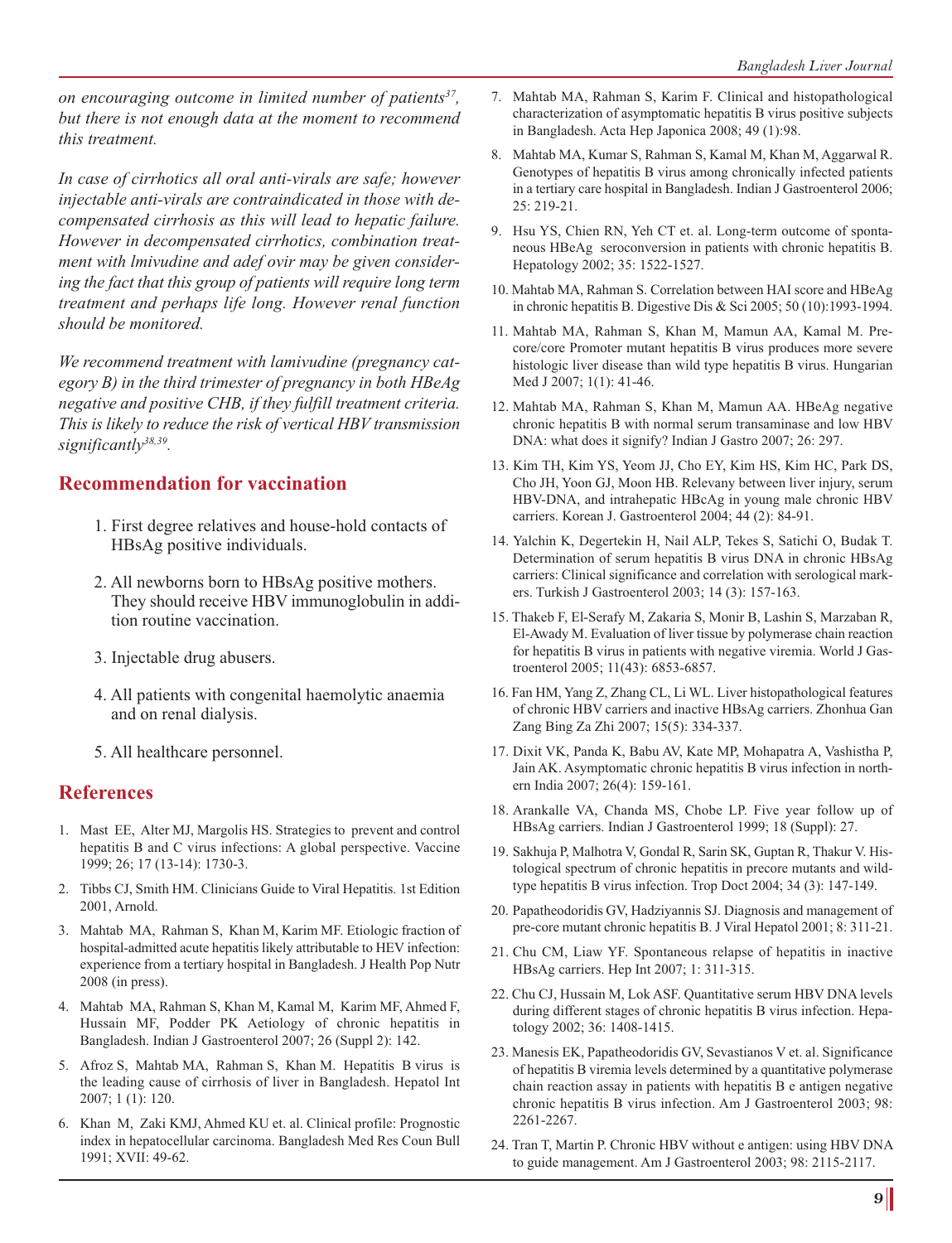- 25. Lok ASF, McMohan BJ. AASLD practice guideline: chronic hepatitis B. Hepatology 2007; 45(2): 507-539.
- 26. Lampertico P, Del Ninno E, Manzin A, Donato MF, Rumi MG, Lunghi E et. al. A randomized, controlled trial of a 24-month course of interferon alfa 2b in patients with chronic hepatitis B who had hepatitis B virus DNA without hepatitis B e antigen in serum. Hepatology 1997; 26: 1621-1625.
- 27. Papatheodoridis GV, Manesis E, Hadziyannis SJ. The long-term outcome of interferon alfa treated an untreated patients with HBeAg negative chronic hepatitis B. J Hepatol 2001; 36: 306-313.
- 28. Lampertico P, Del Ninno E, Vigano M, Romeo R, Donato MF, Sablon E et. al. Long-term suppression of hepatitis B e antigen-negative chronic hepatitis by 24-month interferon therapy. Hepatology 2003; 37: 756-763.
- 29. Manesis E, Hadziyannis SJ. Interferon alfa treatment and retreatment of hepatitis B e antigen-negative chronic hepatitis B. Gastroenterology 2001; 121: 101-109.
- 30. Santanatonio T, Mazzola M, Iacovazzi T, Miglietta A, Guastadisegni A, Pastore G et. al. Long-term follow-up of patients with anti-HBe/HBV DNA-positive chronic hepatitis B treated for 12 months with lamivudine. J Hepatol 2000; 32: 300-306.
- 31. Lok AS, Hussain M, Cursano C, Margotti M, Garmenzi A, Grazi GL et. al. Evolution of hepatitis B virus polylerase gene mutations in hepatitis B virus e antigen-negative patients receiving lamivudine therapy. Hepatology 2000; 32: 1145-1153.
- 32. Papatheodoridis GV, Dirnou E, Dirnakopoulos K, Manolakopoulos S, Rapti I, Kitis G et. al. Outcome of hepatitis B e antigen-negative chronic hepatitis B on long-term nucloes(t)ide analog therapy starting with lamivudine. Hepatology 2005. 42: 121-129.
- 33. Hadziyannis SJ, Tassopoulos NC, Heathcote EJ, Chang TT, Kitis G, Rizzetto M et. al. Adefovir dipivoxil for the treatment of hepatitis B e antigen-negative chronic hepatitis B. N Eng J Med 2003; 348: 800-807.
- 34. Lai CL, Gane E, Liaw YF, Thongsawat S, Wang Y, Chen Y et. al.Telbivudine (LdT) Vs. Lamivudine for Chronic Hepatitis B: First-year results for the international phase III globe trial. Hepatology 2005; 42 (Suppl.): 748.
- 35. Papatheodoridis GV, Manolakopoulos S, Dusheiko G, Archimandritis AJ. Therapeutic strategies in the management of patients with chronic hepatitis B virus infection. Lancet Infect Dis. 2008; 8(3):167-78.
- 36. Keeffe EB, Zeuzem S, Koff RS, Dieterich DT, Esteban-Mur R, Gane EJ, Jacobson IM, Lim SG, Naoumov N, Marcellin P, Piratvisuth T, Zoulim F. Report of an international workshop: Roadmap for management of patients receiving oral therapy for chronic hepatitis B. Clin Gastroenterol Hepatol. 2007;5(8):890-7.
- 37. Sobaniec-Lotowska ME, Lebensztejn DM. Histological outcome of chronic hepatitis B in children treated with interferon alpha. World J Gastroenterol 2005; 11:7179–82.
- 38. Xu, WM, Cui, CYT, Wang, L, et al. Efficacy and safety of lamivudine in late pregnancy for the prevention of mother-child transmission of hepatitis B: a multicentre, randomised, double-blind, placebo-controlled study (abstract). Hepatology 2004; 40 (l1); 272.
- 39. van Zonneveld, M, van Nunen, AB, Niesters, HG, et al. Lamivudine treatment during pregnancy to prevent perinatal transmission of hepatitis B virus infection. J Viral Hepat 2003; 10:294.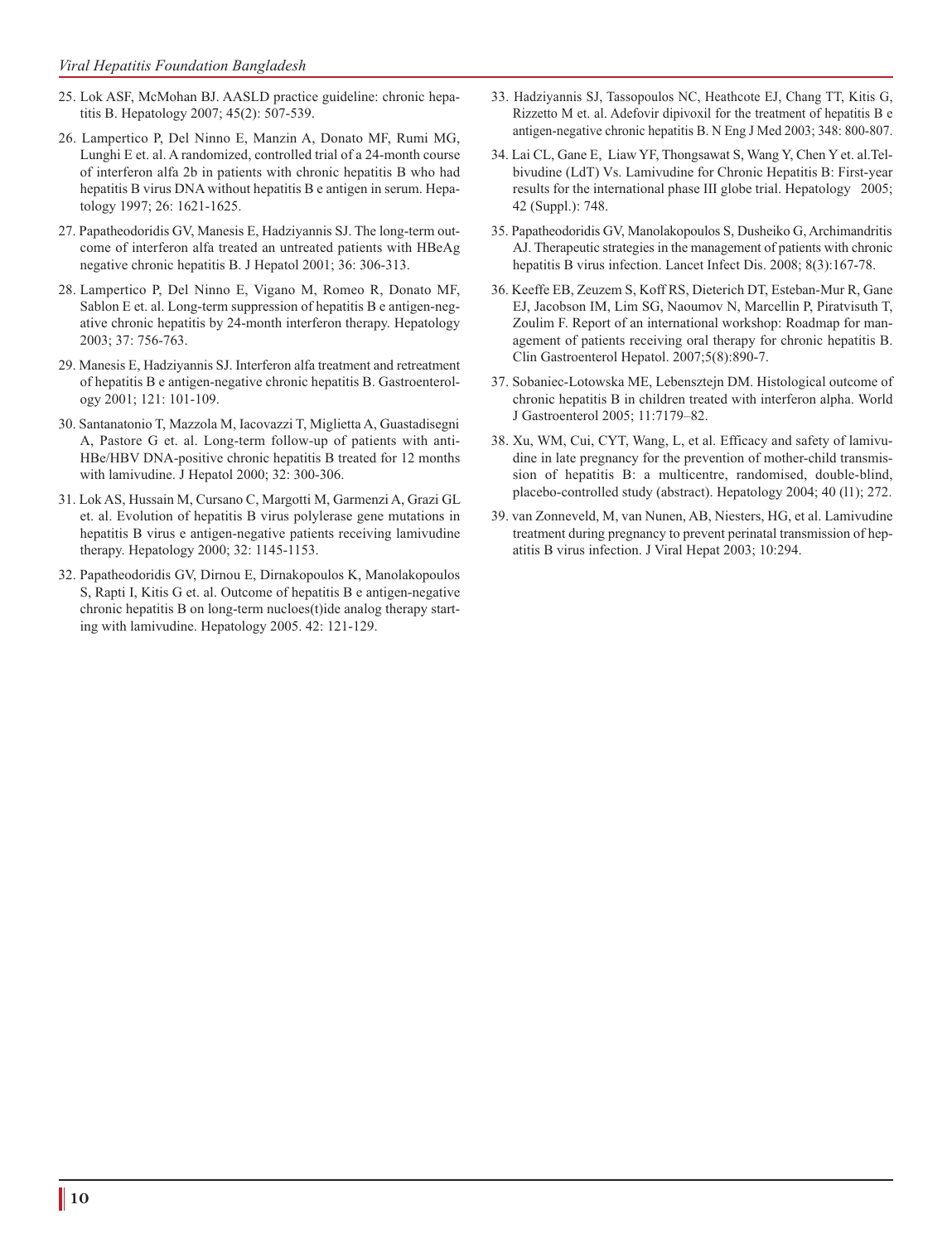